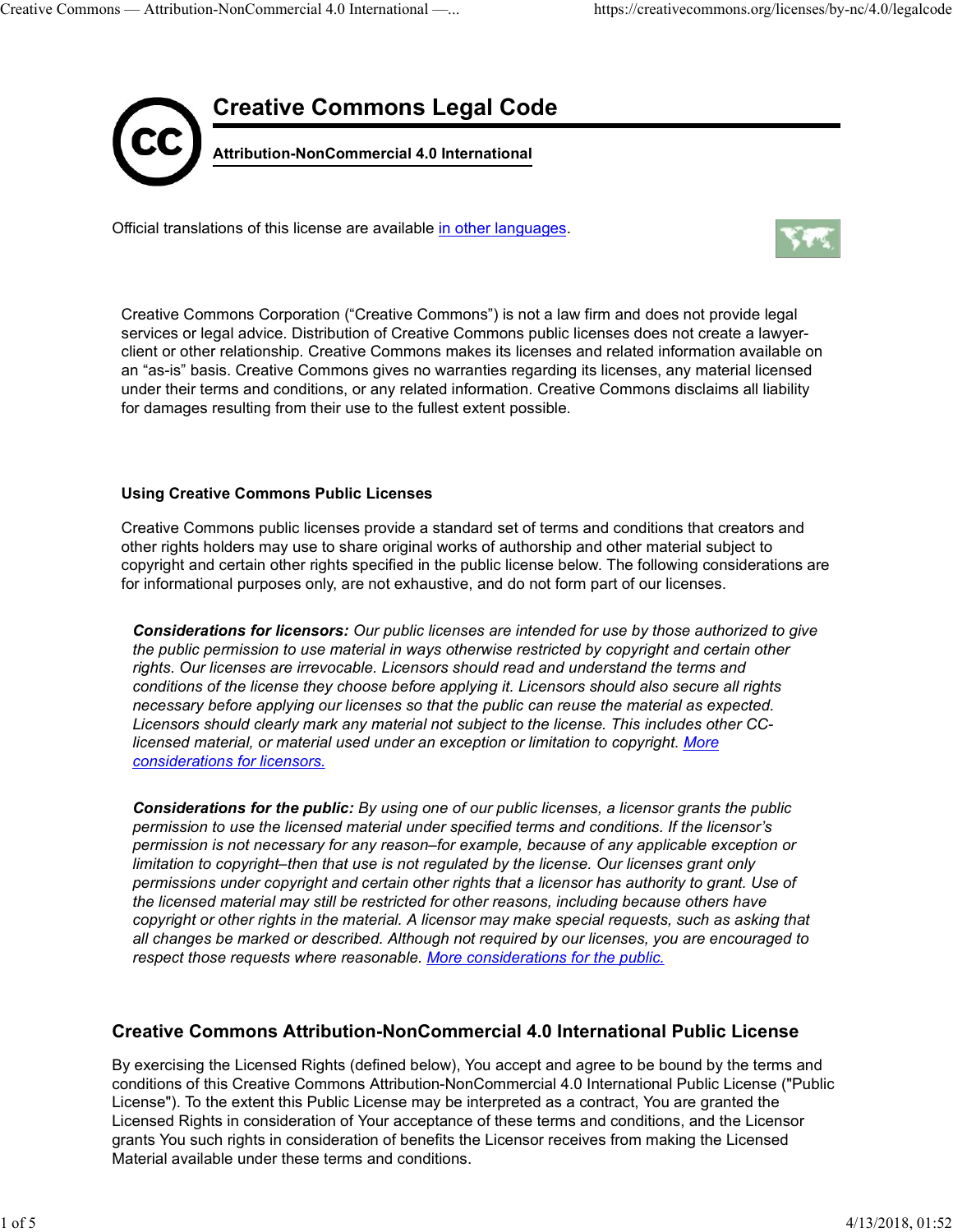### Section 1 – Definitions.

- a. **Adapted Material** means material subject to Copyright and Similar Rights that is derived from or based upon the Licensed Material and in which the Licensed Material is translated, altered, arranged, transformed, or otherwise modified in a manner requiring permission under the Copyright and Similar Rights held by the Licensor. For purposes of this Public License, where the Licensed Material is a musical work, performance, or sound recording, Adapted Material is always produced where the Licensed Material is synched in timed relation with a moving image. Creative Commons — Attribution-NonCommercial 4.0 International —... https://creativecommons.org/licenses/by-nc/4.0/legalcode<br>
Section 1 – Definitions.<br>
a. Adapted Material means material subject to Copyright and Similar Ri
	- b. **Adapter's License** means the license You apply to Your Copyright and Similar Rights in Your contributions to Adapted Material in accordance with the terms and conditions of this Public License.
	- c. C**opyright and Similar Rights** means copyright and/or similar rights closely related to copyright including, without limitation, performance, broadcast, sound recording, and Sui Generis Database Rights, without regard to how the rights are labeled or categorized. For purposes of this Public License, the rights specified in Section  $2(b)(1)-(2)$  are not Copyright and Similar Rights.
	- d. **Effective Technological Measures** means those measures that, in the absence of proper authority, may not be circumvented under laws fulfilling obligations under Article 11 of the WIPO Copyright Treaty adopted on December 20, 1996, and/or similar international agreements.
	- e. **Exceptions and Limitations** means fair use, fair dealing, and/or any other exception or limitation to Copyright and Similar Rights that applies to Your use of the Licensed Material.
	- f. **Licensed Material** means the artistic or literary work, database, or other material to which the Licensor applied this Public License.
	- g. **Licensed Rights** means the rights granted to You subject to the terms and conditions of this Public License, which are limited to all Copyright and Similar Rights that apply to Your use of the Licensed Material and that the Licensor has authority to license.
	- h. Licensor means the individual(s) or entity(ies) granting rights under this Public License.
	- i. **NonCommercial** means not primarily intended for or directed towards commercial advantage or monetary compensation. For purposes of this Public License, the exchange of the Licensed Material for other material subject to Copyright and Similar Rights by digital file-sharing or similar means is NonCommercial provided there is no payment of monetary compensation in connection with the exchange.
	- j. **Share** means to provide material to the public by any means or process that requires permission under the Licensed Rights, such as reproduction, public display, public performance, distribution, dissemination, communication, or importation, and to make material available to the public including in ways that members of the public may access the material from a place and at a time individually chosen by them.
	- k. **Sui Generis Database Rights** means rights other than copyright resulting from Directive 96/9/EC of the European Parliament and of the Council of 11 March 1996 on the legal protection of databases, as amended and/or succeeded, as well as other essentially equivalent rights anywhere in the world.
	- l. **You** means the individual or entity exercising the Licensed Rights under this Public License. **Your** has a corresponding meaning.

## Section 2 – Scope.

### a. License grant.

- 1. Subject to the terms and conditions of this Public License, the Licensor hereby grants You a worldwide, royalty-free, non-sublicensable, non-exclusive, irrevocable license to exercise the Licensed Rights in the Licensed Material to:
	- A. reproduce and Share the Licensed Material, in whole or in part, for NonCommercial purposes only; and
	- B. produce, reproduce, and Share Adapted Material for NonCommercial purposes only.
- 2. <u>Exceptions and Limitations</u>. For the avoidance of doubt, where Exceptions and Limitations apply to Your use, this Public License does not apply, and You do not need to comply with its terms and conditions.
- 3. Term. The term of this Public License is specified in Section  $6(a)$ .
- 4. <u>Media and formats; technical modifications allowed</u>. The Licensor authorizes You to exercise the Licensed Rights in all media and formats whether now known or hereafter created, and to make technical modifications necessary to do so. The Licensor waives and/or agrees not to assert any right or authority to forbid You from making technical has a corresponding meaning.<br>
3 **Section 2 – Scope.**<br>
2. License grant.<br>
1. Subject to the terms and conditions of this Public License, the Licensor hereby grants You a<br>
1. Subject to the terms and conditions able in the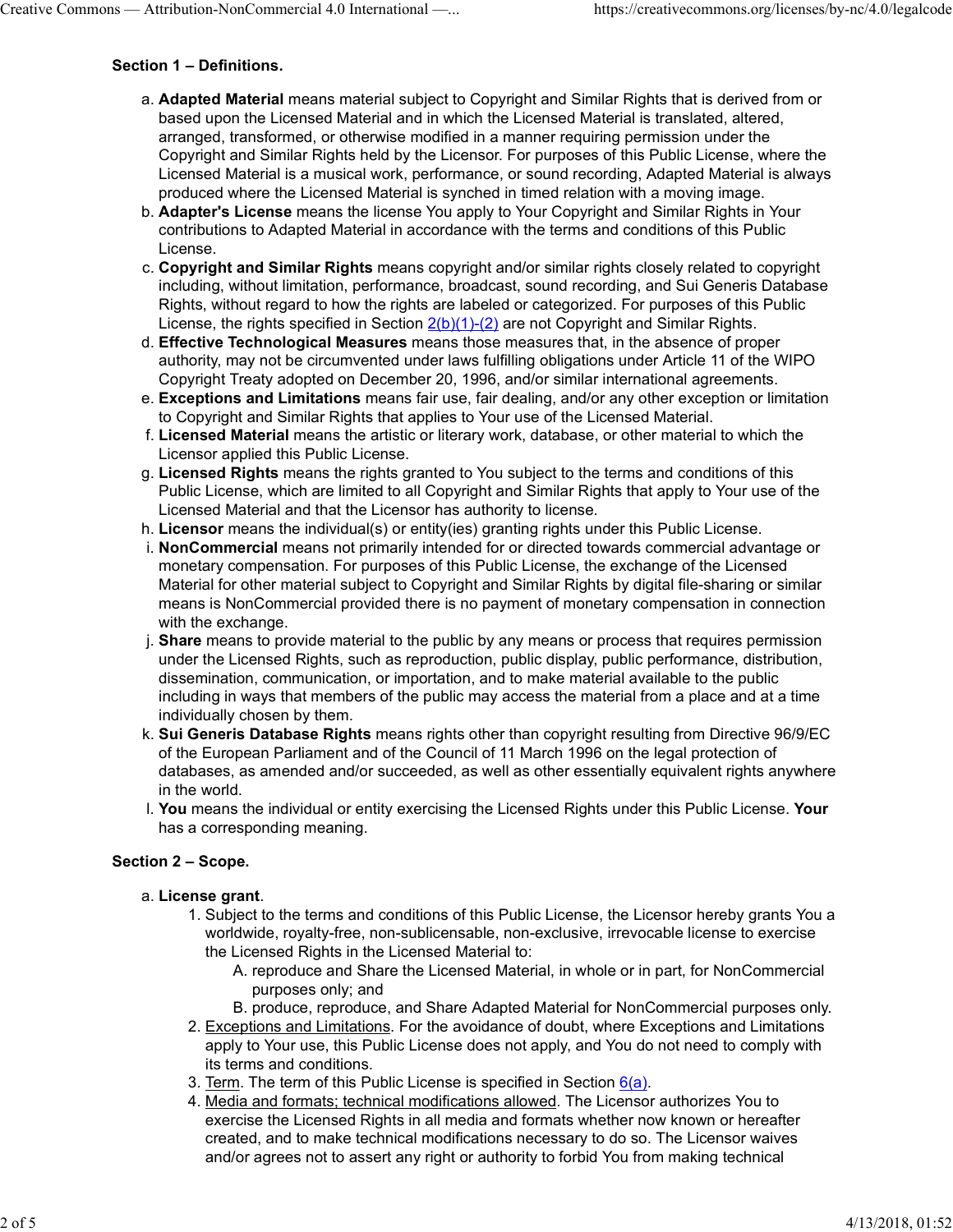modifications necessary to exercise the Licensed Rights, including technical modifications necessary to circumvent Effective Technological Measures. For purposes of this Public License, simply making modifications authorized by this Section  $2(a)(4)$  never produces Adapted Material. Creative Commons — Attribution-NonCommercial 4.0 International —... https://creativecommons.org/licenses/by-nc/4.0/legalcode<br>modifications necessary to exercise the Licensed Rights, including technical modifications<br>necess

- 5. <u>Downstream recipients</u>.
	- A. <u>Offer from the Licensor Licensed Material</u>. Every recipient of the Licensed Material automatically receives an offer from the Licensor to exercise the Licensed Rights under the terms and conditions of this Public License.
	- B. <u>No downstream restrictions</u>. You may not offer or impose any additional or different terms or conditions on, or apply any Effective Technological Measures to, the Licensed Material if doing so restricts exercise of the Licensed Rights by any recipient of the Licensed Material.
- 6. No endorsement. Nothing in this Public License constitutes or may be construed as permission to assert or imply that You are, or that Your use of the Licensed Material is, connected with, or sponsored, endorsed, or granted official status by, the Licensor or others 6. <u>No endorsement</u>. Nothing in this Public License constitutes or may be construed as permission to assert or imply that You are, or that Your use of the Licensed Material is, connected with, or sponsored, endorsed, or g

## b. Other rights. **b.** Other rights.

- 1. Moral rights, such as the right of integrity, are not licensed under this Public License, nor are publicity, privacy, and/or other similar personality rights; however, to the extent possible, the Licensor waives and/or agrees not to assert any such rights held by the Licensor to the limited extent necessary to allow You to exercise the Licensed Rights, but not otherwise.
- 2. Patent and trademark rights are not licensed under this Public License.
- 3. To the extent possible, the Licensor waives any right to collect royalties from You for the exercise of the Licensed Rights, whether directly or through a collecting society under any voluntary or waivable statutory or compulsory licensing scheme. In all other cases the Licensor expressly reserves any right to collect such royalties, including when the Licensed Material is used other than for NonCommercial purposes.

### Section 3 – License Conditions.

Your exercise of the Licensed Rights is expressly made subject to the following conditions.

### Attribution. a.

- 1. If You Share the Licensed Material (including in modified form), You must:
	- A. retain the following if it is supplied by the Licensor with the Licensed Material:
		- i. identification of the creator(s) of the Licensed Material and any others designated to receive attribution, in any reasonable manner requested by the Licensor (including by pseudonym if designated);
		- ii. a copyright notice;
		- iii. a notice that refers to this Public License;
		- iv. a notice that refers to the disclaimer of warranties;
		- a URI or hyperlink to the Licensed Material to the extent reasonably v. practicable;
	- B. indicate if You modified the Licensed Material and retain an indication of any previous modifications; and
	- C. indicate the Licensed Material is licensed under this Public License, and include the text of, or the URI or hyperlink to, this Public License.
- 2. You may satisfy the conditions in Section <u>3(a)(1)</u> in any reasonable manner based on the medium, means, and context in which You Share the Licensed Material. For example, it may be reasonable to satisfy the conditions by providing a URI or hyperlink to a resource that includes the required information. ii. a copyright notice;<br>
iii. a notice that refers to this Public License;<br>
iv. a notice that refers to the disclaimer of warranties;<br>
v. a URI or hyperlink to the Licensed Material to the extent reasonably<br>
practicable;<br>
	- 3. If requested by the Licensor, You must remove any of the information required by Section  $3(a)(1)(A)$  to the extent reasonably practicable.
	- 4. If You Share Adapted Material You produce, the Adapter's License You apply must not prevent recipients of the Adapted Material from complying with this Public License.

## Section 4 – Sui Generis Database Rights.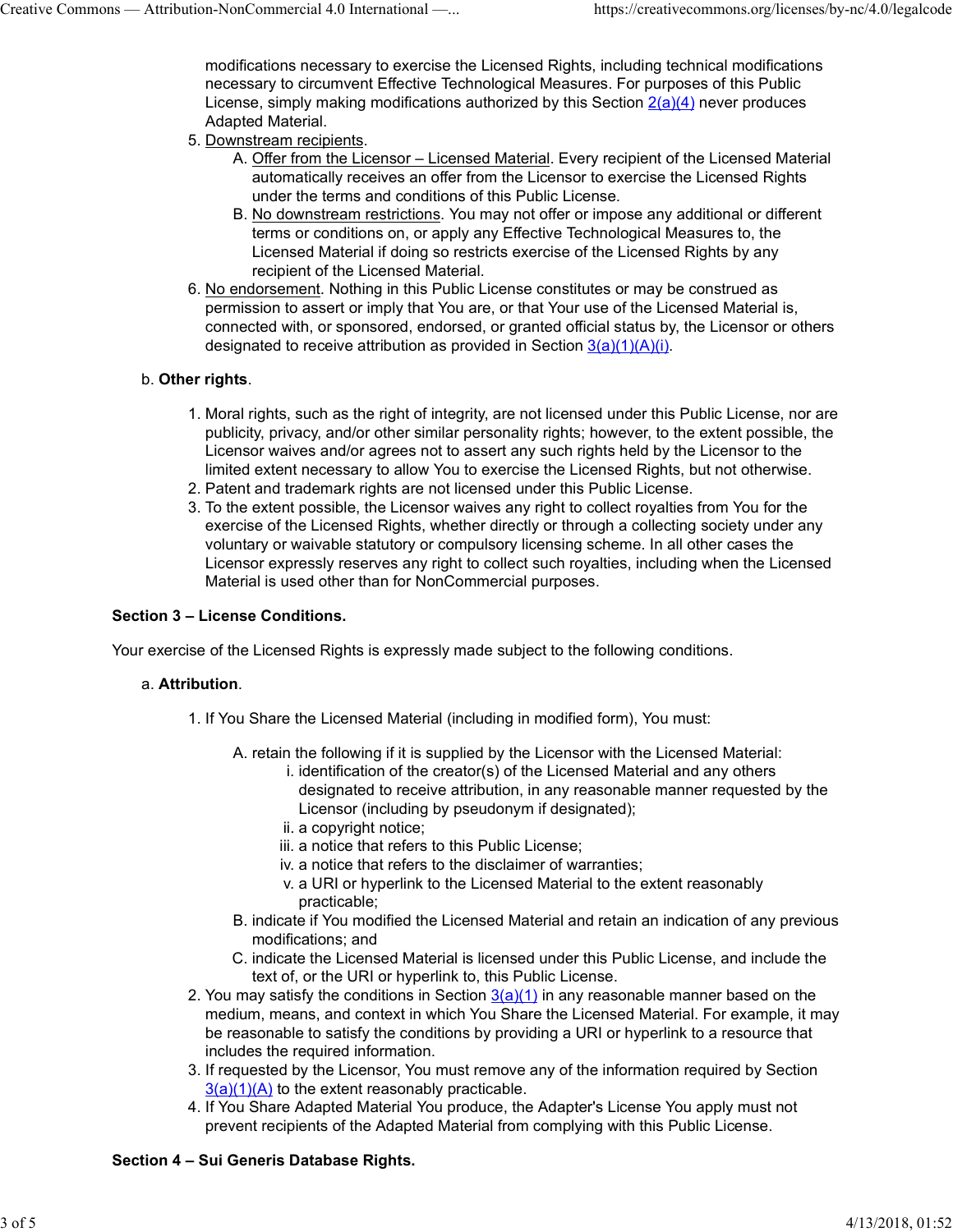Where the Licensed Rights include Sui Generis Database Rights that apply to Your use of the Licensed Material: Creative Commons — Attribution-NonCommercial 4.0 International —... https://creativecommons.org/licenses/by-nc/4.0/legalcode<br>
Where the Licensed Rights include Sui Generis Database Rights that apply to Your use of the Lice

- a. for the avoidance of doubt, Section <u>2(a)(1)</u> grants You the right to extract, reuse, reproduce, and Share all or a substantial portion of the contents of the database for NonCommercial purposes only;
- b. if You include all or a substantial portion of the database contents in a database in which You have Sui Generis Database Rights, then the database in which You have Sui Generis Database Rights (but not its individual contents) is Adapted Material; and
- c. You must comply with the conditions in Section <u>3(a)</u> if You Share all or a substantial portion of the contents of the database.

For the avoidance of doubt, this Section 4 supplements and does not replace Your obligations under this Public License where the Licensed Rights include other Copyright and Similar Rights.

#### Section 5 – Disclaimer of Warranties and Limitation of Liability.

- a. Unless otherwise separately undertaken by the Licensor, to the extent possible, the Licensor offers the Licensed Material as-is and as-available, and makes no representations or warranties of any kind concerning the Licensed Material, whether express, implied, statutory, or other. This includes, without limitation, warranties of title, merchantability, fitness for a particular purpose, non-infringement, absence of latent or other defects, accuracy, or the presence or absence of errors, whether or not known or discoverable. Where disclaimers of warranties are not allowed in full or in part, this disclaimer may not apply to You.
- b. To the extent possible, in no event will the Licensor be liable to You on any legal theory (including, without limitation, negligence) or otherwise for any direct, special, indirect, incidental, consequential, punitive, exemplary, or other losses, costs, expenses, or damages arising out of this Public License or use of the Licensed Material, even if the Licensor has been advised of the possibility of such losses, costs, expenses, or damages. Where a limitation of liability is not allowed in full or in part, this limitation may not apply to You.
- c. The disclaimer of warranties and limitation of liability provided above shall be interpreted in a manner that, to the extent possible, most closely approximates an absolute disclaimer and waiver of all liability.

#### Section 6 – Term and Termination.

- a. This Public License applies for the term of the Copyright and Similar Rights licensed here. However, if You fail to comply with this Public License, then Your rights under this Public License terminate automatically.
- b. Where Your right to use the Licensed Material has terminated under Section <u>6(a),</u> it reinstates:
	- 1. automatically as of the date the violation is cured, provided it is cured within 30 days of Your discovery of the violation; or
	- 2. upon express reinstatement by the Licensor.

For the avoidance of doubt, this Section  $6(b)$  does not affect any right the Licensor may have to seek remedies for Your violations of this Public License.

- c. For the avoidance of doubt, the Licensor may also offer the Licensed Material under separate terms or conditions or stop distributing the Licensed Material at any time; however, doing so will not terminate this Public License. terminate automatically.<br>
b. Where Your right to use the Licensed Material has terminated under Section  $\frac{6(a)}{6(a)}$ , it reinstates:<br>
1. automatically as of the date the violation is cured, provided it is cured within 30
	- d. Sections  $\underline{1}$ ,  $\underline{5}$ ,  $\underline{6}$ ,  $\underline{7}$ , and  $\underline{8}$  survive termination of this Public License.

#### Section 7 – Other Terms and Conditions.

- a. The Licensor shall not be bound by any additional or different terms or conditions communicated by You unless expressly agreed.
- b. Any arrangements, understandings, or agreements regarding the Licensed Material not stated